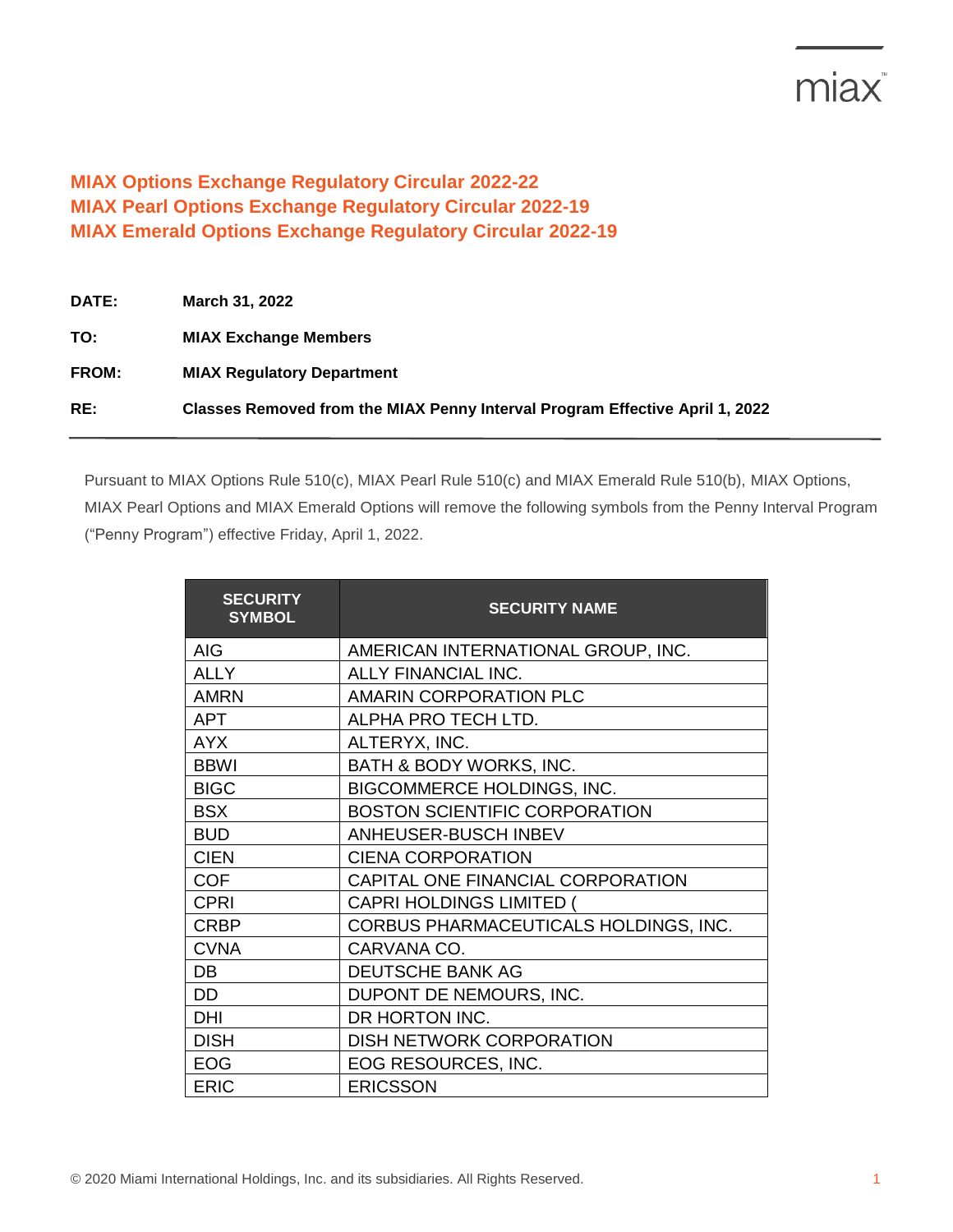## miax<sup>\*</sup>

| <b>SECURITY</b><br><b>SYMBOL</b> | <b>SECURITY NAME</b>                       |
|----------------------------------|--------------------------------------------|
| <b>EWW</b>                       | <b>ISHARES MSCI MEXICO CAPPED ETF</b>      |
| <b>FISV</b>                      | <b>FISERV INC</b>                          |
| <b>GLW</b>                       | <b>CORNING INC.</b>                        |
| <b>GNW</b>                       | <b>GENWORTH FINANCIAL INC.</b>             |
| <b>GRPN</b>                      | <b>GROUPON, INC.</b>                       |
| <b>HEXO</b>                      | <b>HEXO CORP.</b>                          |
| <b>HON</b>                       | HONEYWELL INTERNATIONAL INC.               |
| <b>HSBC</b>                      | <b>HSBC HOLDINGS PLC</b>                   |
| <b>HYLN</b>                      | <b>HYLIION HOLDINGS CORPORATION</b>        |
| <b>IBB</b>                       | ISHARES NASDAQ BIOTECHNOLOGY               |
| <b>JKS</b>                       | JINKOSOLAR HOLDING COMPANY LIMITED         |
| <b>KNDI</b>                      | KANDI TECHNOLOGIES CORPORATION             |
| <b>MAR</b>                       | MARRIOTT INTERNATIONAL, INC.               |
| <b>MET</b>                       | METLIFE, INC.                              |
| <b>MNDT</b>                      | <b>MANDIANT, INC</b>                       |
| <b>MOMO</b>                      | MOMO INC.                                  |
| <b>NAT</b>                       | NORDIC AMERICAN TANKERS LTD                |
| <b>NRZ</b>                       | NEW RESIDENTIAL INVESTMENT CORP.           |
| <b>NTNX</b>                      | NUTANIX, INC.                              |
| <b>NUGT</b>                      | DIREXION DAILY GOLD MINERS BULL 3X SHRS    |
| <b>NXPI</b>                      | <b>NXP SEMICONDUCTORS NV</b>               |
| <b>OPK</b>                       | OPKO HEALTH, INC.                          |
| <b>PAAS</b>                      | PAN AMERICAN SILVER CORPORATION            |
| <b>PM</b>                        | PHILIP MORRIS INTERNATIONAL, INC.          |
| <b>RAD</b>                       | RITE AID CORPORATION                       |
| <b>RRC</b>                       | RANGE RESOURCES CORPORATION                |
| <b>SDS</b>                       | PROSHARES ULTRASHORT S&P500                |
| <b>SPXL</b>                      | DIREXION DAILY S&P 500 BULL 3X SHARES      |
| <b>SVXY</b>                      | PROSHARES SHORT VIX SHORT-TERM FUTURES     |
| <b>TSN</b>                       | TYSON FOODS, INC.                          |
| <b>UCO</b>                       | PROSHARES ULTRA DJ-UBS CRUDE OIL           |
| <b>UNP</b>                       | UNION PACIFIC CORPORATION                  |
| <b>USB</b>                       | <b>U.S. BANCORP</b>                        |
| <b>VNQ</b>                       | <b>VANGUARD REIT ETF</b>                   |
| <b>WPM</b>                       | <b>WHEATON PRECIOUS METALS CORPORATION</b> |
| <b>XLB</b>                       | MATERIALS SELECT SECTOR SPDR               |